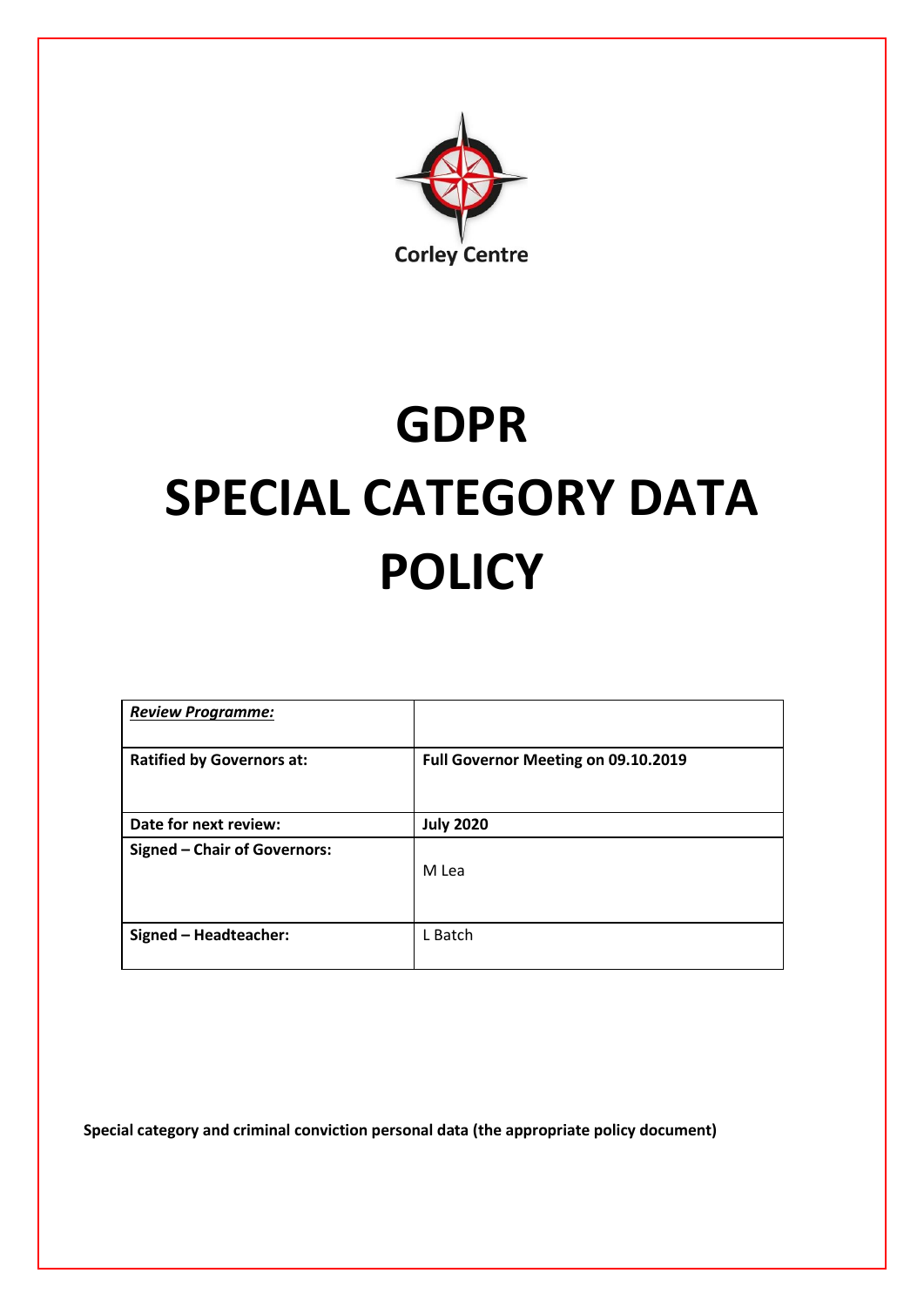This document meets the requirement at paragraph 1 of Schedule 1 to the Data Protection Act 2018 that an appropriate policy document be in place where the processing of special category personal data is necessary for the purposes of performing or exercising obligations or rights which are imposed or conferred by law on the controller or the data subject in connection with employment, social security or social protection.

It also meets the requirement at paragraph 5 of Schedule 1 to the Data Protection Act 2018 that an appropriate policy document be in place where the processing of special category personal data is necessary for reasons of substantial public interest. The specific conditions under which data may be processed for reasons of substantial public interest are set out at paragraphs 6 to 28 of Schedule 1 to the Data Protection Act 2018 and the School intends to rely on these as and when appropriate, with particular reliance on paragraph 18, 'Safeguarding of children and individuals at risk' and paragraph 17, 'Counselling'.

## **Procedures for securing compliance**

Article 5 of the General Data Protection Regulation sets out the data protection principles. These are our procedures for ensuring that we comply with them. These apply to all personal data processed by the School including special category data.

## **Principle 1**

Personal data shall be processed lawfully, fairly and in a transparent manner in relation to the data subject.

The School will:

- ensure that personal data is only processed where a lawful basis applies, and where processing is otherwise lawful
- only process personal data fairly, and will ensure that data subjects are not misled about the purposes of any processing
- ensure that data subjects receive full privacy information so that any processing of personal data is transparent

# **Principle 2**

Personal data shall be collected for specified, explicit and legitimate purposes and not further processed in a manner that is incompatible with those purposes.

The School will:

- only collect personal data for specified, explicit and legitimate purposes, and we will inform data subjects what those purposes are in a privacy notice
- not use personal data for purposes that are incompatible with the purposes for which it was collected. If we do use personal data for a new purpose that is compatible, we will inform the data subject first

#### **Principle 3**

Personal data shall be adequate, relevant and limited to what is necessary in relation to the purposes for which they are processed.

The School will only collect the minimum personal data that we need for the purpose for which it is collected. We will ensure that the data we collect is adequate and relevant.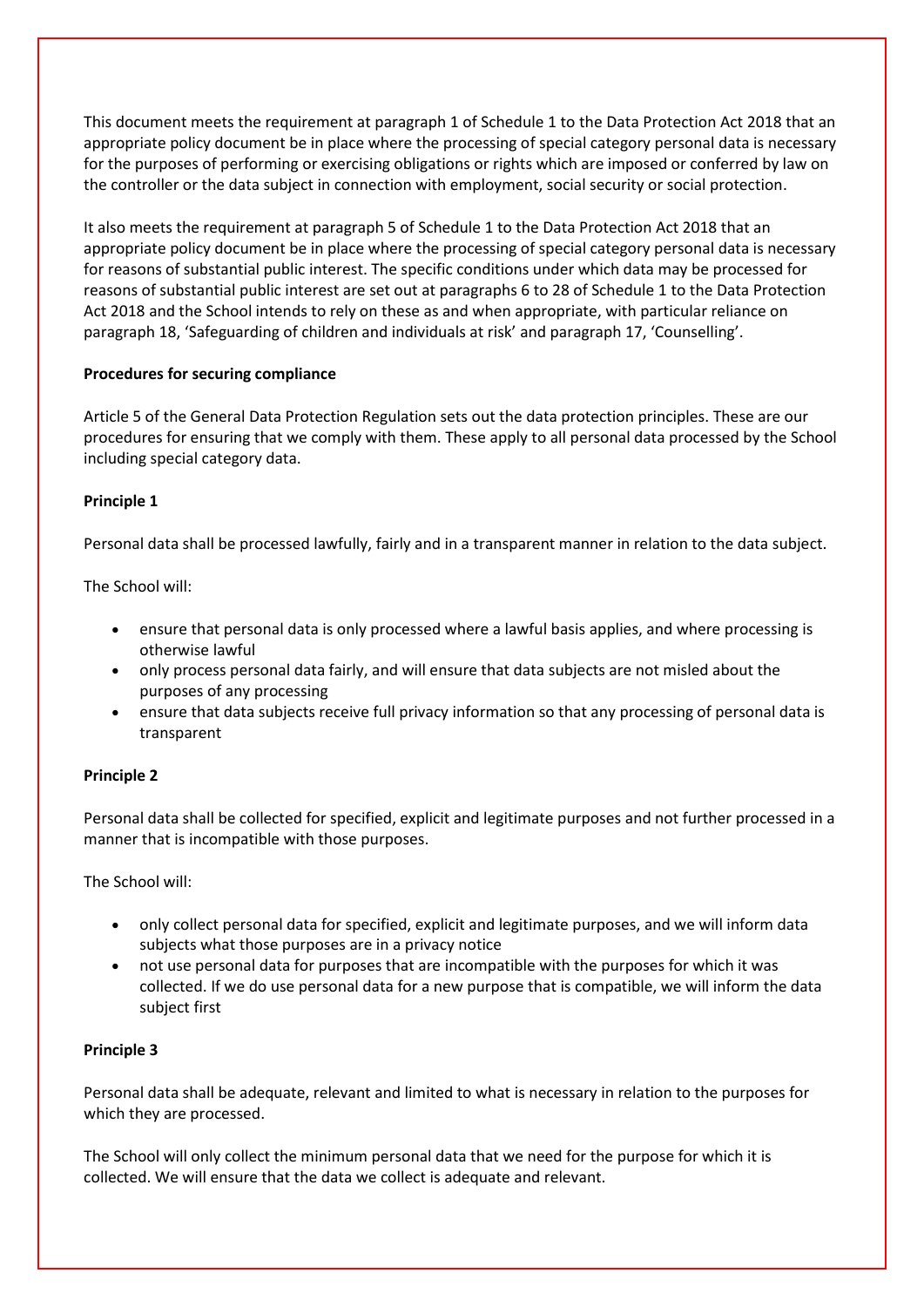#### **Principle 4**

Personal data shall be accurate and, where necessary, kept up to date.

The School will ensure that personal data is accurate, and kept up to date where necessary. We will take particular care to do this where our use of the personal data has a significant impact on individuals.

## **Principle 5**

Personal data shall be kept in a form which permits identification of data subjects for no longer than is necessary for the purposes for which the personal data are processed.

The School will only keep personal data in identifiable form as long as is necessary for the purposes for which it is collected, or where we have a legal obligation to do so. Once we no longer need personal data it shall be deleted or rendered permanently anonymous.

## **Principle 6**

Personal data shall be processed in a manner that ensures appropriate security of the personal data, including protection against unauthorised or unlawful processing and against accidental loss, destruction or damage, using appropriate technical or organisational measures.

The School will ensure that there appropriate organisational and technical measures in place to protect personal data.

#### **Accountability principle**

The controller shall be responsible for, and be able to demonstrate compliance with these principles. The governing body and Senior Leadership Team responsible for ensuring that the department is compliant with these principles in relation to the processing of personal data including special category data..

We will:

- ensure that records are kept of all personal data processing activities where appropriate, and that these are provided to the Information Commissioner on request
- carry out a Data Protection Impact Assessment for any high risk personal data processing, and consult the Information Commissioner if appropriate
- ensure that a Data Protection Officer is appointed to provide independent advice and monitoring of the departments' personal data handling, and that this person has access to report to the highest management level of the department
- have in place internal processes to ensure that personal data is only collected, used or handled in a way that is compliant with data protection law

#### **Data controller's policies as regards retention and erasure of personal data**

We will ensure, where personal data including special category data is processed, that:

 there is a record of that processing, and that record will set out, where possible, the envisaged time limits for erasure of the different categories of data